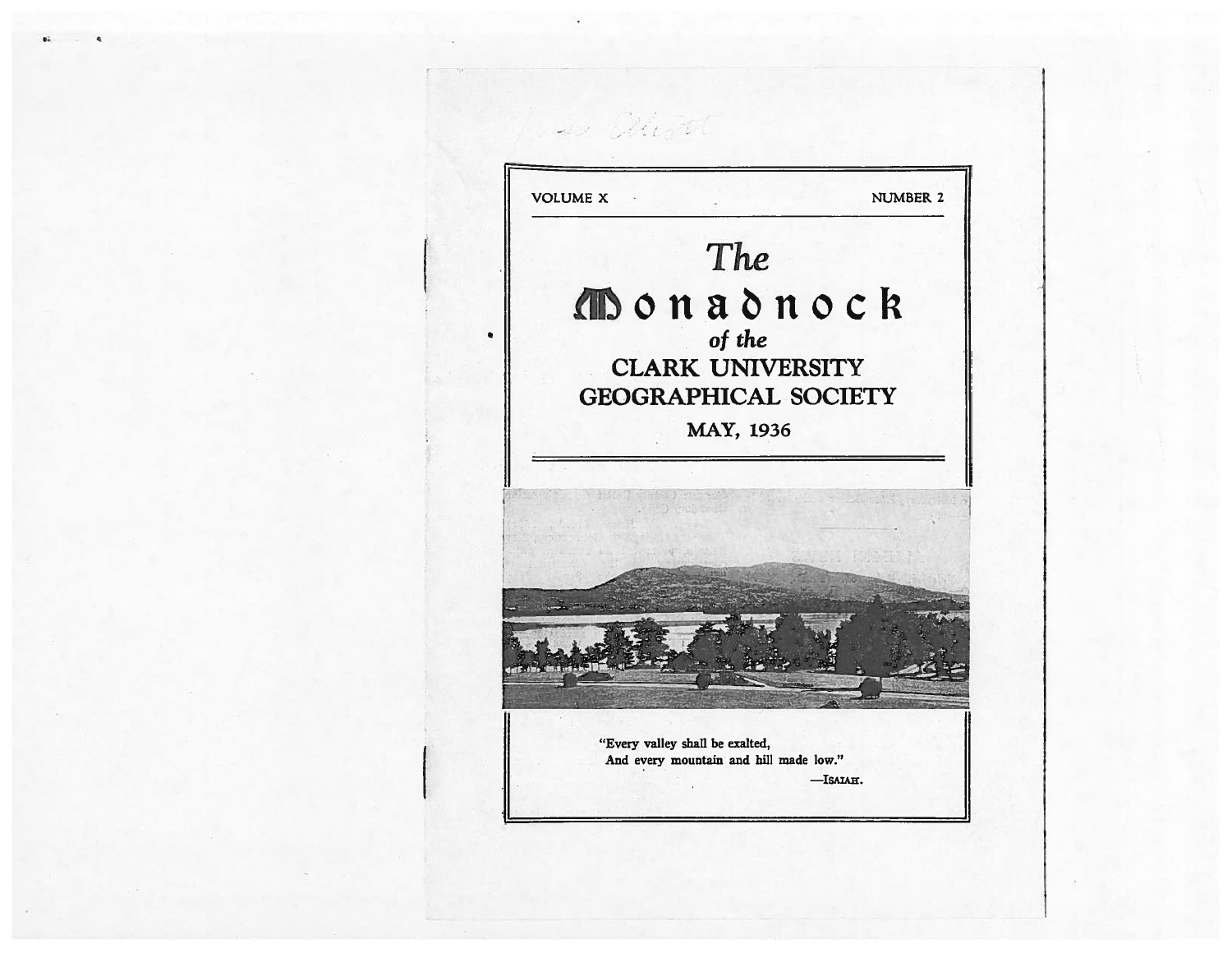### COOPERATION

The Editors of the MONADNOCK wish to acknowledge with appreciation the receipt of financial contributions, con structive suggestions and items of news from following alumni: Agnes Allen, Paul E. Andrew, Nels A. Bengtson, Carl Blomfield, J. Herbert Burgy, J. N. Carls. George S. Corfield, George B. Cressey, Sidney Ek blaw, W. Elmer Ekblaw, Alice Fitton, L. F. Fountain, J. Sullivan Gib son, Edna M. Gueffroy, Carl Holzhauer, Edith Hoyt Holzhauer, George F. Howe, Paul Huffington, Lois R. Keller, Anne Kennedy, Kathleen Kennedy, Minnie Lemaire, Carol Mason, Harley Milstead, Ruben Par son, Rafael Pico, George H. Primmer, Walter Ristow, Ina Cullom Robertson, Ann Scharf, Earl Shaw, Julia M. Shipman, Robert B. Simpson, Wini fred Smith, Margaret Stevens, Phelps N. Swett, J. E. Switzer, Eugene Van Cleef, W. Van Royen, Katheryne T. Whittemore, Rose Zeller and Gertrude Grady.

# ALUMNI NEWS

Nels A. Bengtson (Ph.D., 1927) Chairman of the Department of Geography at the University of Ne braska, senior author of "Fundamen tals of Economic Geography" with Willem Van Royen (Ph.D., 1928), has been engaged with preparation of the chapters on "Conservation of Mineral Fuels" which hold <sup>a</sup> major place in the forthcoming textbook on "Con servation of Our Natural Resources" being prepared by several leading geographers of the country in collabo ration with the Association of Ameri can Geographers.

Carl J. Blomfield (M.A., 1934) was recently appointed Assistant Professor of Geography and Geology at South eastern Teachers College, Durant, Oklahoma.

Lawrence Fountain, teaching at Oak Park, Illinois, writes that he expects to finish his Ph.D. dissertation short ly. His out-of-school time is <sup>g</sup>iven over to the affairs of the Mountain Trails Camp for Boys at Wells, New York, of which he is director.

Paul E. Andrew (M.A., 1922), first president of the first organization of geography students at Clark, has been for the past eleven years superin tendent of the union high school dis trict centering around Clovis, Cali fornia. During the present year he is serving as President of the California Teachers Association (Central Sec tion) and as member of the State Council of Education.

ma Cullom Robertson (M.A., 1924) continues as head of the department of Geography, State Teachers College, Valley City, North Dakota.

Since she left the workroom last June Margaret E. Stevens has been <sup>a</sup> supervisor of relief work for the Geauga County Relief Administration, Chardon, Ohio.

 $George$   $F.$  Howe  $(M.A., 1924)$ . Teachers College of Connecticut, New Britain, presented an excellent paper contributing to the discussion on "Geography in the Senior High School" at the Thirteenth New England Geographical Conference held at Clark, May 1-2.

Ann Scharf (M.A., 1932), besides doing volunteer social work for the Family Welfare Association in Long Beach, California, takes time to at tend two night classes at the Uni versity of Southern California.

Lois R. Keller (M:A., 1929) i teaching at Shaker Junior High School, Cleveland Heights, Ohio. Last sum mer she joined the Caribbean Field Trip under the direction of Dr. Jones and Dr. White.

Edna M. Gueffroy (M.A., 1927) an ticipates <sup>a</sup> busy summer teaching in Illinois, followed by travel in the Caribbean region.

Robert B. Simpson (M.A., 1933), who spent this year substituting for his father at the University of North Dakota, has received an appointment in the Department of Geology and Geography at the University of Rochester.

Julia M. Shipman (Ph.D., 1928), of Mount Holyoke College, was elected Chairman of the New England Geo graphical Conference for 1937.

Carol Y. Mason (M.A., 1925) Mil waukee-Downer College, has com pleted her dissertaton and is <sup>a</sup> can didate for the Ph.D. degree this June.

J. Herbert Burgy (Ph.D., 1930), holding the rank of Assistant Pro féssor of Geography, completes his seventh year at the University of Illi nois. At present he has two studies under way and hopes to bring them nearer completion this summer.

Cart Holzhauer (M.A., 1928) is teaching at Southeastern High School, Detroit. He and his wife, Edith Hoyt Holzhauer (M.A., 1928), enjoyed a transcontinental trip of eleven thou sand miles last summer.

Angelika Sievers lives in Berlin now and continues her studies under the direction of Professor Troll at the University of Berlin. She is <sup>a</sup> Master's candidate for this June, her thesis, "The Agricultural Divisions of Pomerania," being supervised by Dr. Ekblaw.

Agnes M. Allen (M.A., 1934) <sup>p</sup>lans to spend the first half of the summer in field work for <sup>a</sup> dissertation, and will teach during the latter part at the Arizona State Teachers College at Flagstaff. She has lectured to local and county teachers associations on geography teaching and wrote an arti cle on sixth grade social studies for <sup>a</sup> college Service Bulletin.

Sidney E. Ekblaw (Ph.D., 1934) University of Kansas City, presented <sup>a</sup> paper on "Environmental Influences on Early Babylonian Architecture" at the Southwest Social Science Confer ence meetings in Fort Worth in April; he will teach at the University of Kansas City Summer School. He informs us of the Meteorology Conven tion to be held in Kansas City, June 11-12 and offers to make arrangements for all Clark alumni who <sup>p</sup>lan to at tend.

Rafael Pico (M.A., 1934), Instruc tor in Geography in the University of Puerto Rico, represented his uni versity at the Washington meeting of the Pan-American Institute of Geogra <sup>p</sup>hy and History last October. He presented <sup>a</sup> paper on "The Geogra phical and Economic Factors Influ encing Puerto Rican Agriculture." In <sup>a</sup> book to be published in the near future under the title of "Detached America" Pico will collaborate with Dr. William H. Haas of Northwestern University in the preparation of the section about Puerto Rico.

J. E. Switzer (Ph.D., 1923), who completes his thirteenth year of teach ing at Indiana University, reports this year the largest enrollment in Geogra <sup>p</sup>hy in the history of the university.

Rose Zeller (M.A., 1930) has been teaching for six years at the Teachers College, Charleston, Illinois. Last spring she did field work in the Great Smoky Mountains, and in the summer joined Dr. Jones' Caribbean Trip.

Ruben L. Parson (M.A., 1934) has been with the T. V. A. for over <sup>a</sup> year in the Land Planning and Hous ing Division. He has been assisting with <sup>a</sup> land classification survey of the whole region of the Tennessee Valley. Rube has been doing addi tional government work as Second Lieutenant, U. S. Army, having held <sup>a</sup> tour of active duty with the 8th In fantry at Fort Moultrie, South Carolina.

Willem Van Royen (Ph.D., 1928), Assistant Professor in the Department of Geography of the University of Nebraska, Lincoln, recently authored "Fundamentals of Economic Geogra <sup>p</sup>hy" in collaboration with Dr. Bengr son. Dr. Van Royen has published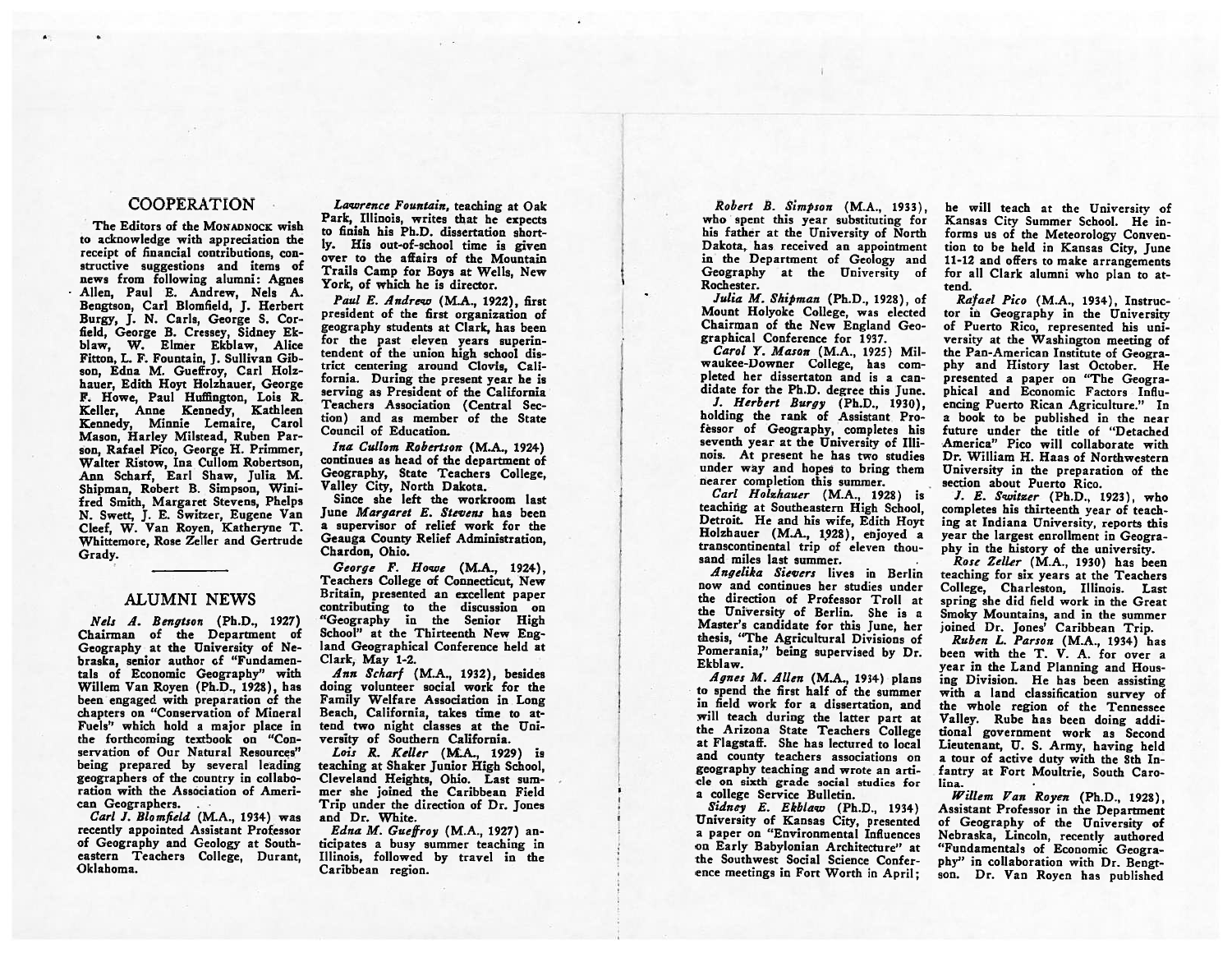several shorter contributions in Geographical Review. Tidischrift voor Economische Geographie, Social Forces, American Antiquity, Yearbook of the Carnegie Institution, and Wis consin Archaeologist. Dr. Van Royen spen<sup>t</sup> par<sup>t</sup> of the summers of <sup>1934</sup> and 1935 carrying on <sup>p</sup>hysiographic-ar chaeological field study in relation to river terraces of western Nebraska, eastern Wyoming, and northeastern Colorado. It is of interest to note that Dr. Van Royen has been recog nized in the 1935 issue of Young Men of America.

Alice Fitton (M.A., 1929) remains with the Map Division of the Library of Congress. Last July she accom <sup>p</sup>ánied Katharine Clarke Hofstad (M.A., 1930), on <sup>a</sup> trip to Labrador. In October she was <sup>a</sup> delegate from the Society of Women Geographers to the Second General Assembly of the Pan-American Institute of Geography and History in Washington.

Katheryne Thomas Whittemore (M.A., 1925), head of the Depart ment of Geography, State Teachers College at Buffalo, has completed her dissertation under the direction of Dr. Jones and is <sup>a</sup> candidate for the Ph.D. this June.

Eugene Van Cleef (Ph.D., 1926), of Ohio State University, was recently elected Member Collaborate of the Baltic Institute, Torun, Poland. His article, "Notes. on the Finns in the United States and Canada," will ap pear in the Spring issue of the new journal of the Baltic Institute, "Bal tic Countries." An article concerning particularly the rural life of Finland is scheduled for the May issue of Coun try Home. Last August Dr. Van Cleef presented <sup>a</sup> paper entitled, "Urban Growth and the Movement of Popu lation in the United States," before the Geography Section of the World Federation of Education Associations, Oxford, England.

Minnie E. Lemaire (Ph.D., 1935) took time off from her duties at LaCrosse, Wisconsin, State Teachers Col lege to lead the Round Table discussion of the Wisconsin State Teachers Colleges Conference last April. Dur ing the year she made several trips to nearby centers visiting former Clark students.

Margery Howarth (M.A., 1934) recently joined the editorial staff of Ginn and Company in Boston.

1'

ابا<br>1

Winifred Smith (M.A., 1934) has <sup>a</sup> temporary position in Northbridge, Mass., teaching the art of typewrit ing.

Winnie, Kathleen Kennedy (M.A., 1934), and Anne Kennedy (M.A., 1935), occasionally favor the work room with their presence. 'Winnie has been much annoyed to think that she missed out on her share of Hank Primmer's Goober contribution.

Gertrude Grady (M.A., 1935) is teaching at Athol, Mass.

Al LaFleur (Ph.D., 1923) is now affiliated with the Resettlement Ad ministration in New Haven, Conn.

The Department of Geography at Syracuse University, under the chair manship of George B. Cressey (Ph.D., 1931), acted as host to the New York Geographical Conference held the first week of May.

J. Norman Carls (Ph.D., 1935) is instructor at Monmouth (Oregon) State Teachers College. His former cohort,. Wally Ristow, reports that Norm has already shown <sup>a</sup> response to the West coast climate by the de velopment of <sup>a</sup> moss back and web feet.

Walter Ristow (M.A., Oberlin Col lege) completes this June his first year as Instructor at State Teachers College, Cheney, Washington. He intends to Continue there in summer school.

J. Sullivan Gibson (Ph.D., 1934) continues his work with the Land Planning and Housing Division, Land Classification section of the Tennes see Valley Authority. Dr. Gibson

recently published <sup>a</sup> most helpful and much needed map <sup>g</sup>iving distribution of rainfall types for the United States. The editors wish to apologize for and rectify an error which appeared in the fall number of the MONADNOCK in reference to Dr. Gibson's official connection with the T.VA. Dr. Gib son states that he is not Director of Statistical Research of the T.V.A., but rather that he is one of the geographers serving the authority.

George H. Primmer (Ph.D., 1932), head of the Geography Department, State Teachers College, Duluth, re ports that he has recently completed an article written in cooperation with the head of the City Planning Com mission on "Influence of Scattered Location of Duluth," to be published soon (to be added to his rapidly grow ing list of publications—ed.). During the pas<sup>t</sup> year he has presented <sup>a</sup> num ber of talks on Geography before various city organizations. Hank's maintenance of the "Goober fund" has been enjoyed and appreciated by all members of the workroom—Ar thur included, as he received all single goobers in light of Winnie's absence.

Earl B. Shaw (Ph.D., 1933) continues his research in addition to regu lar teaching at Worcester State Teachers College. Dr. Shaw's most recent contribution is to be published in the Monthly Weather Review and is <sup>a</sup> product of his research in New foundland during the summer of 1935. Dr. Shaw heads the committee which is to draw up the constitution for the New England Geographical Confer ence. During the year 1935-36 he was elected to the Association of Ameri can Geographers.

 $George S. Corfield (M.A., 1931).$ Dean of Men, State Teachers College, Duluth, Minnesota, devotes considerable of his leisure to travel. Last summer he made an extended trip in the Great Plains and Rocky Moun tain regions, and during the Christ-<br>mas holidays enjoyed Florida's holidays enjoyed Florida's climate the more in light of Duluth's coldest winter on record.

Harley P. Milstead (Ph.D., 1933) continues to impress the importance of Geography upon students at Montclair Teachers College, New Jersey. D.r. Milstead was the only "non-New England occupied" speaker at the New England Geographical Con ference.

Adelbert K. Botts (Ph.D., 1934) has been reported to be once again <sup>a</sup> prou<sup>d</sup> papa. The workroom gang extends congratulations to Dr. and Mrs. Botts.

Paul Huffington (M.A., 1929) demonstrated effectively the <sup>p</sup>lace that Geography holds in Bridgewater (Mass.) State Teachers College when he brought eighteen of his senior students to the New England Geo graphical Conference. Arousal of such interest in geography, to say the least, deserves commendation.

Hans Boesch, Assistant in Zurich Institute, Technical Hochschule (Col lege), Zurich, Switzerland, and stu dent at Clark in 1934-35, has been actively engaged in geographical work since his return to Zurich. Hans has published several articles including <sup>a</sup> geological paper on the Appalachian system in which he became much in terested during the <sup>1934</sup> Field Trip. and more recently an article on Soil Erosion in the United States. He al so has an article in course of publica tion in Economic Geography. Hans reports that <sup>a</sup> small amount of field work remains to be done on his dis sertation which deals with the geology of the Swiss National Park. His friends at Clark look forward to an early conferring of the Ph.D. upon him.

Phelps N. Swett (M.A., 1925) con tinues his work in Geography at Middlebury College, Middlebury, Vermont.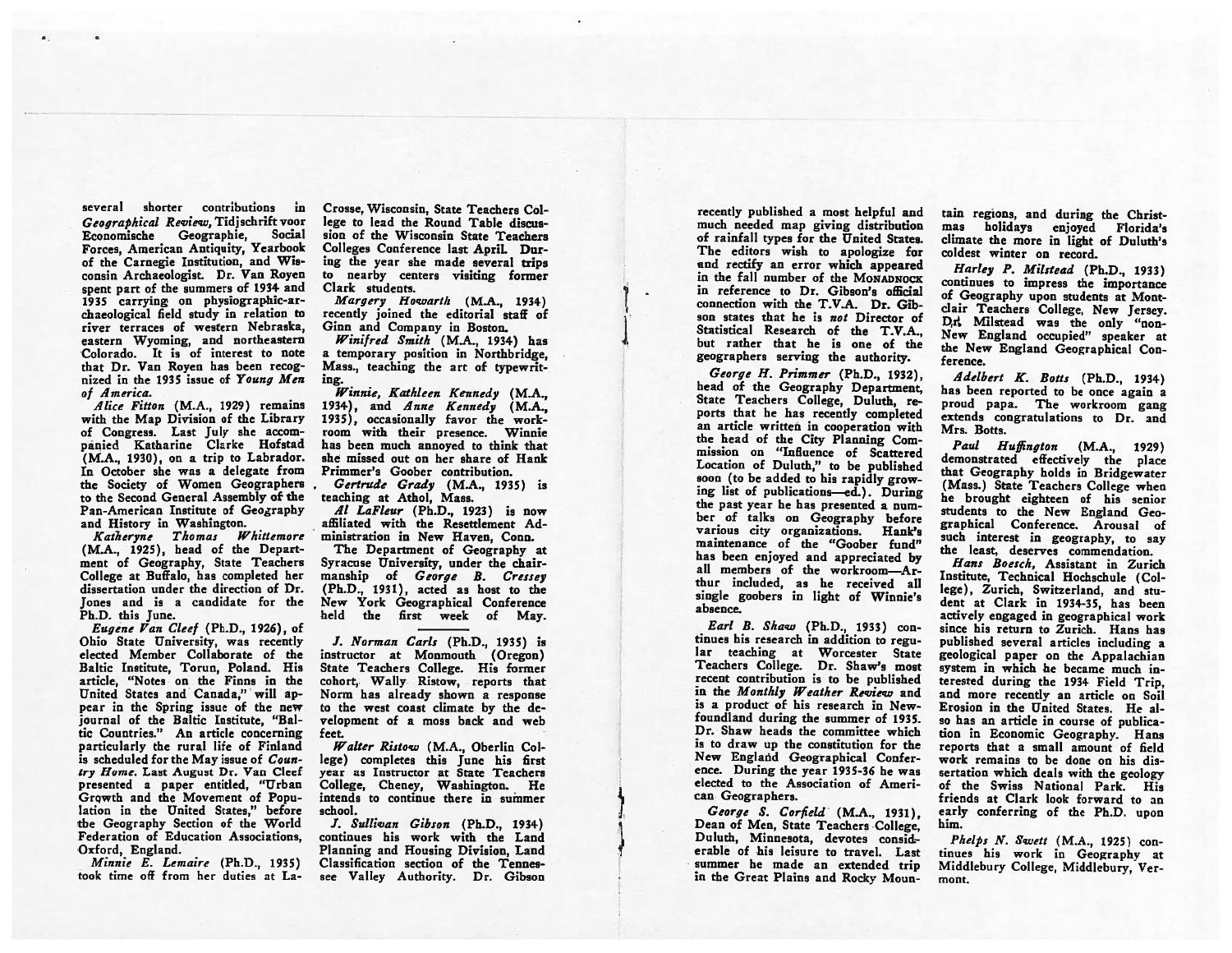It may be of interest to alumni to note that Griffith Taylor, who was visiting professor at Clark during the academic year 1929-30, has headed since October, 1935, the newly formed Department of Geography at the Uni versity of Toronto. This is the first Geography Department to be estab lished in Canada.

It grieves us deeply to report the death of Charles Gooze (Ph.D., 1929), Agricultural Economist in the Rural Land Classification. Division of the Resettlement Administration. at Washington, March 23, 1936. With his passing, geographers have lost <sup>a</sup> true scholar.

## THIRTEENTH NEW ENG LAND GEOGRAPHICAL **CONFERENCE**

Clark School of Geography <sup>p</sup>layed host to the Thirteenth New England Geographical Conference on May 1-2, 1936. Dr. W. Elmer Ekblaw served as chairman of the Conference.

The forenoon session on Friday, May 1, was opened by Dr. W. W. Atwood and the following papers on Mediterranean problems were pre sented: Syria Under France, by Johnson Fairchild; The New Tur key, by Carl Stotz; and Geopoliti cal Aspects of Mediterranean Di <sup>p</sup>lomacy by Dr. Samuel van Valkenburg. At the afternoon session, studies in the Caribbean were pre sented; Dr. Howard Meyerhoff spoke on Some Geographic Responses in Porto Rico; Dr. Harley Milstead on Population Adjustments in Grena da; Miss Margery Howarth on The Factor of Rainfall in Porto Rico, and Dr. Clarence F. Jones on Eco nomic Conditions in the Caribbean. Discussion followed presentation of the papers. Cartographic problems were discussed by Dr. Erwin Raisz and Mr. William F. Miller.

At dinner at Estabrook Hall the following were elected to hold office during the period of organization of the New England Geographical Con ference: Julia M. Shipman, Chair man; Wallace W. Atwood, Ir., Secretary; R. M. Brown, Chairman of Program Committee; Earl Shaw, Chairman of Committee for Drawing <sup>a</sup> Constitution.

In the evening Dr. Clarence F. Jones gave an illustrated lecture on Costa Rica and Jamaica.

Geography in the Senior High School was dealt with in round-table discussion Saturday morning. Dr. Atwood presided, and discussion was led by Professor R. M. Brown, Miss Elizabeth Gregory, and Professor George Howe.

Alumni present included: Earl Shaw, Al LaFleur, Phelps N. Swett, Paul Huffington, Margery Howarth, Elizabeth Gregory, Anna E. Simmons, George F. Howe, Mary C. Clune, Harley P. Milstead, Kathleen Ken nedy, Winifred Smith, Harriet E. Lee, Julia M. Shipman.

#### FACULTY NOTES

President Atwood, in spite of the numerous demands upon his time and energy, has brought work for his col lege text in Physiography nearer com pletion. He and Dr. Atwood, Jr., plan to spend two months this sum mer in the Rocky Mountains doing field work.

February 28, 1936, marked the ar rival of <sup>a</sup> new Geographer, Celia At wood, 2nd. Hearty congratulations to Dr. and Mrs. Atwood, Jr.

Dr. Ekblaw has been working ardu ously on his new farm in North Graf ton. Duties there besides teaching in Summer School, will <sup>g</sup>ive him <sup>a</sup> busy summer.

Alumni will rejoice to learn that work on Dr. Jones' outside fire-place has already begun and will soon be completed. All are cordially invited

to partake of steak suppers around it in the near future.

After teaching in Summer School here, Dr. Jones will direct and con duct <sup>a</sup> field trip to the Caribbean.

Dr. van Valkenburg has <sup>a</sup> full sum mer ahead of him. He will teach at the University of Puerto Rico. Then he plans to sail for Europe where he will "check once up" on the political situation in the "danger spots" in preparation for his new book on the principles of Political Geography.

### WORKROOM ALTERA TIONS

Alumni returning to former haunts in the workroom some dark night would probably be surprised upon encountering new objects to bump in to and old ones in new positions. One day about two months ago Mr. Burnham and Arthur moved the map cases away from the center of the hall to form <sup>a</sup> barricade across the entrances to the alcoves. New models have been obtained to fill the vacancy thus formed. Adjacent to the Saentis model is <sup>a</sup> large colored model of Zion Can yon National Park, <sup>a</sup> permanent loan from the National Park Service. This model was made under the supervi sion of Ansell Hall for the Service by PWA workers in California.

The remaining space is occupied by two more recent arrivals which are as yet uncolored—a small model of <sup>a</sup> section of the Grand Canyon and one of the Baraboo district of Wis consin.

Soon another model will be ready for exhibition. Dr. Atwood, Jr., and Milton Prescott (one of the workroom group last Fall and member of "Three Months in the Field") spent last sum mer surveying the Blackstone Valley (via "Top Sheets") for the construc tion of <sup>a</sup> model. Scotty spent the winter applying the clay. Now, the casting of the model is all that remains for its completion.

## SEMINARS

Members of the School of Geogra phy participated in four seminars dur ing the second semester. "Haiti" provided the topic for discussion at the initial seminar which took <sup>p</sup>lace on February 4 under the direction of Dr. C. F. Jones. Asbjorn Fause presented <sup>a</sup> paper on "Historical and Political Background of Haiti": Johnson E. Fairchild discussed "Economic Background of Haiti" using effectively experiences of his trip to the island during the summer of 1935. Lloyd D. Black and Maria A. Sanjurjo led

Under direction of Dr. W. Elmer Ekblaw, problems related to Land Planning were presented on February 18. Lester Trueblood discussed "Relation of Soils to Land Planning": Francis Schadegg discussed "Relation of Commercial Agriculture to Land Planning"; and James A. Minogue presented <sup>a</sup> paper on "Relation of Subsistence Agriculture to Land l'lanning."

History and International Relations combined with Political Geography in presentation of the joint seminar on "Problems in Mongolia and North China" on March 24. Dr. George Blakeslee and Dr. Samuel van Val kenburg were in charge. Walter In man and Jessie Ashworth, representing History and International Relations, spoke on Political Problems of Mon golia and North China, respectively. Johnson Fairchild and Carl Stotz dis cussed in that order, Physical Back ground of Mongolia and North China.

Concluding the series, "Influence of Physiography in the Establishment and Growth of Cities," under the di rection of Dr. W. W. Atwood, Jr., included papers by William Biggar Brierly who spoke on "The One Hun dred Largest Cities"; Harry Parker who discussed "River Cities"; Harold Cummings, on "Seaport Cities"; and Margaret Quimby who presented "In land and Lake Cities."